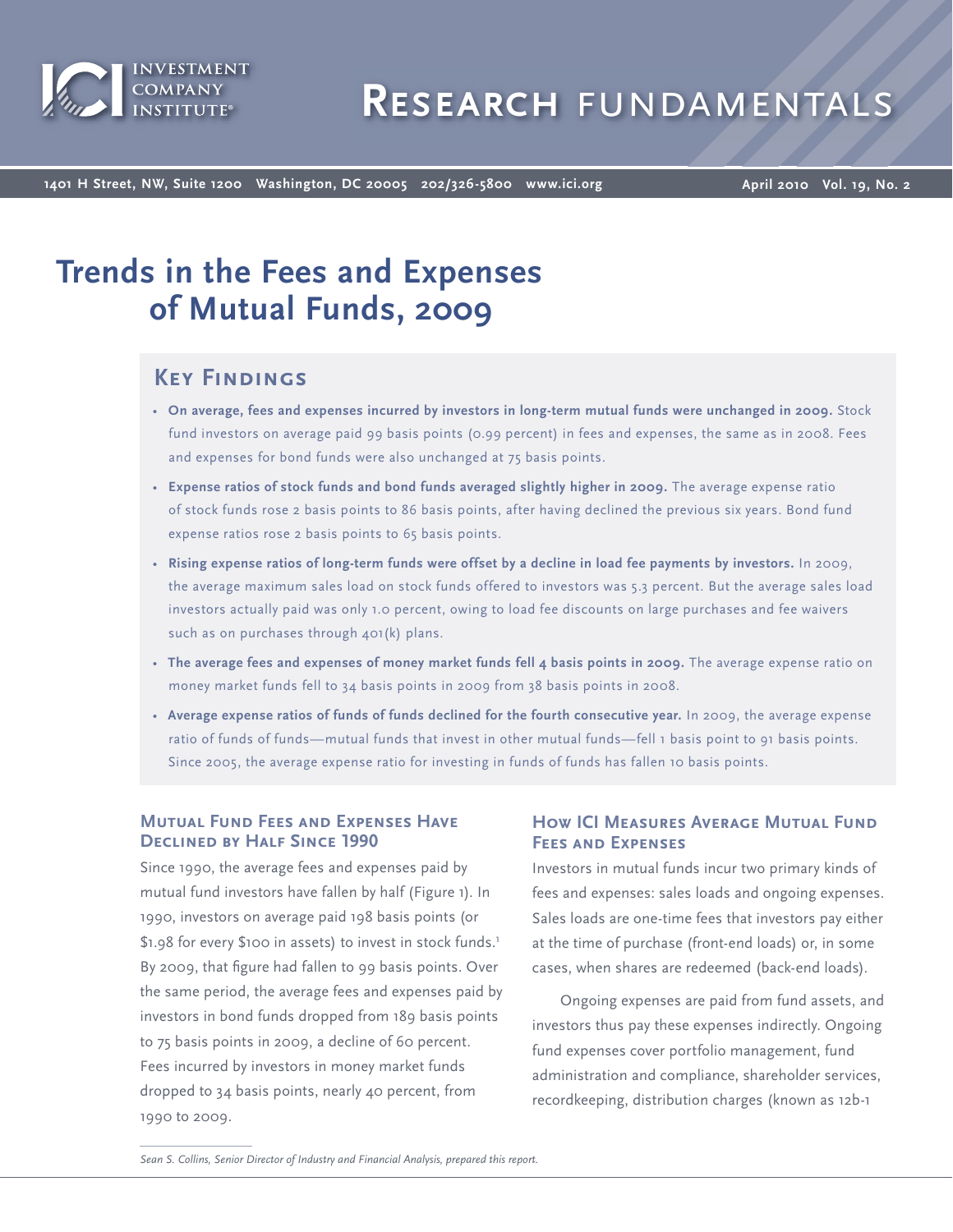fees), and other operating costs. A measure of ongoing expenses is the expense ratio: a fund's total expenses disclosed in the prospectus and shareholder reports expressed as a percentage of its assets.

Various factors affect a mutual fund's fees and expenses, including its investment objective, its level of assets, the average account balance of its investors, the range of services it offers, fees that investors may pay directly, and whether the fund is a "load" or "no-load" fund.

Load funds are sold through financial intermediaries such as brokers and registered financial advisers. These professionals help

investors define their investment goals, select appropriate funds, and provide ongoing advice and service. Financial professionals are compensated for providing these services through some combination of front- or back-end loads and 12b-1 fees.

Investors who do not use a financial adviser (or who pay the financial adviser directly for services) purchase no-load funds, which have neither front- nor back-end load fees and have low or no 12b-1 fees. Because load funds include payments to brokers or other financial professionals, they typically have higher fees and expenses than no-load funds.









*Note: Fees and expenses are measured as an asset-weighted average; figures exclude mutual funds available as investment choices in variable annuities and funds of funds.*

*Sources: Investment Company Institute and Lipper*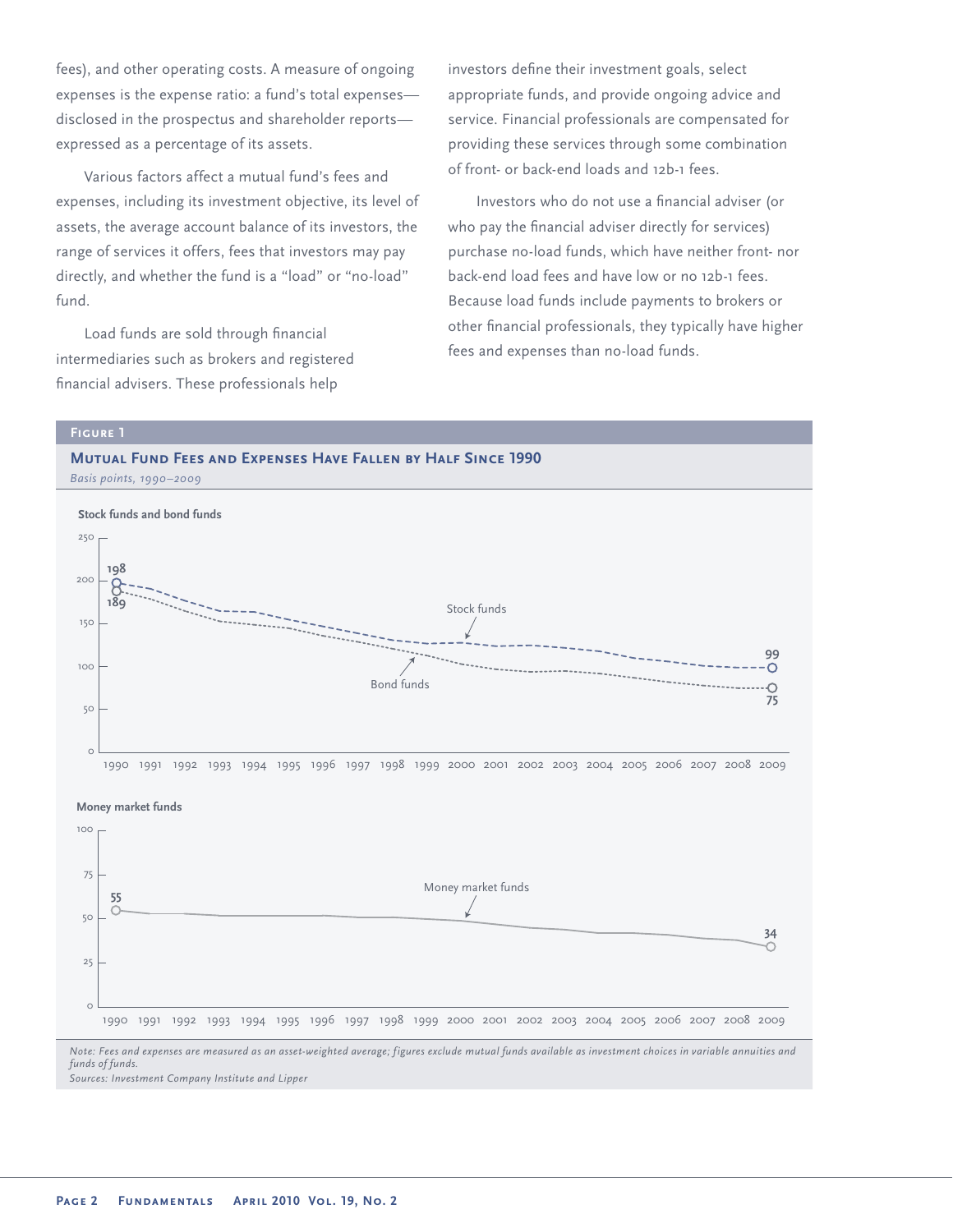To understand trends in the cost of owning mutual funds, it is helpful to combine one-time sales loads and ongoing expenses in a single measure. ICI does this by adding a fund's annual expense ratio to an estimate of the annualized cost that investors pay for onetime sales loads.<sup>2</sup> In order to summarize the fees and expenses that shareholders incur, ICI uses an assetweighted average.<sup>3</sup>

In addition, in order to assess appropriately the fees and expenses incurred by individual shareholders in long-term funds, the analysis includes both retail and institutional share classes of long-term mutual funds. Including institutional share classes is appropriate because the vast majority of the assets in institutional share classes represent investments made on behalf of retail investors, such as through defined contribution

(DC) plans, individual retirement accounts (IRAs), broker-dealers investing on behalf of retail clients, 529 plans, and other accounts.<sup>4</sup>

For money market funds, this study provides a breakdown of the fees and expenses by retail and institutional share classes. This is appropriate because a large portion of the assets in money market funds are attributable to institutional investors such as corporations, municipalities, endowments, and other institutional investors investing for their own accounts.

#### **STOCK FUNDS**

The average fees and expenses paid by stock fund investors remained unchanged in 2009 at 99 basis points. The average expense ratio of stock funds rose 2 basis points (Figure 2), but that increase was offset by a decline in load fees paid by stock fund investors.

#### **Load Fees and Expense Ratios for Mutual Funds**

|      | <b>Stock funds</b>   |                           |                        |                      | <b>Bond funds</b>         | Money market funds     |                        |
|------|----------------------|---------------------------|------------------------|----------------------|---------------------------|------------------------|------------------------|
| Year | Fees and<br>expenses | Load fees<br>(annualized) | Total<br>expense ratio | Fees and<br>expenses | Load fees<br>(annualized) | Total<br>expense ratio | Total expense<br>ratio |
| 1990 | 198                  | 99                        | 100                    | 189                  | 100                       | 89                     | 55                     |
| 1991 | 191                  | 90                        | 100                    | 179                  | 90                        | 89                     | 53                     |
| 1992 | 177                  | 76                        | 101                    | 165                  | 77                        | 87                     | 53                     |
| 1993 | 165                  | 65                        | 101                    | 153                  | 69                        | 85                     | 52                     |
| 1994 | 164                  | 59                        | 105                    | 149                  | 63                        | 85                     | 52                     |
| 1995 | 155                  | 51                        | 104                    | 145                  | 58                        | 86                     | 52                     |
| 1996 | 147                  | 46                        | 102                    | 136                  | 51                        | 85                     | 52                     |
| 1997 | 139                  | 41                        | 98                     | 129                  | 46                        | 84                     | 51                     |
| 1998 | 131                  | 35                        | 96                     | 121                  | 39                        | 82                     | 51                     |
| 1999 | 127                  | 33                        | 94                     | 113                  | 34                        | 79                     | 50                     |
| 2000 | 128                  | 29                        | 98                     | 103                  | 26                        | 76                     | 49                     |
| 2001 | 124                  | 25                        | 99                     | 97                   | 22                        | 75                     | 47                     |
| 2002 | 125                  | 25                        | 100                    | 94                   | 21                        | 73                     | 45                     |
| 2003 | 122                  | 23                        | 99                     | 95                   | 21                        | 74                     | 43                     |
| 2004 | 118                  | 23                        | 95                     | 92                   | 20                        | 72                     | 42                     |
| 2005 | 110                  | 20                        | 90                     | 87                   | 17                        | 70                     | 42                     |
| 2006 | 106                  | 18                        | 88                     | 82                   | 15                        | 67                     | 41                     |
| 2007 | 101                  | 16                        | 85                     | 78                   | 13                        | 65                     | 39                     |
| 2008 | 99                   | 15                        | 84                     | 75                   | 12                        | 63                     | 38                     |
| 2009 | 99                   | 13                        | 86                     | 75                   | 10                        | 65                     | 34                     |

*Basis points, 1990–2009*

*Note: Fees and expenses, one-time load fees, and total expense ratio are measured as asset-weighted averages. Figures exclude mutual funds available as investment choices in variable annuities and funds of funds.*

*Sources: Investment Company Institute and Lipper*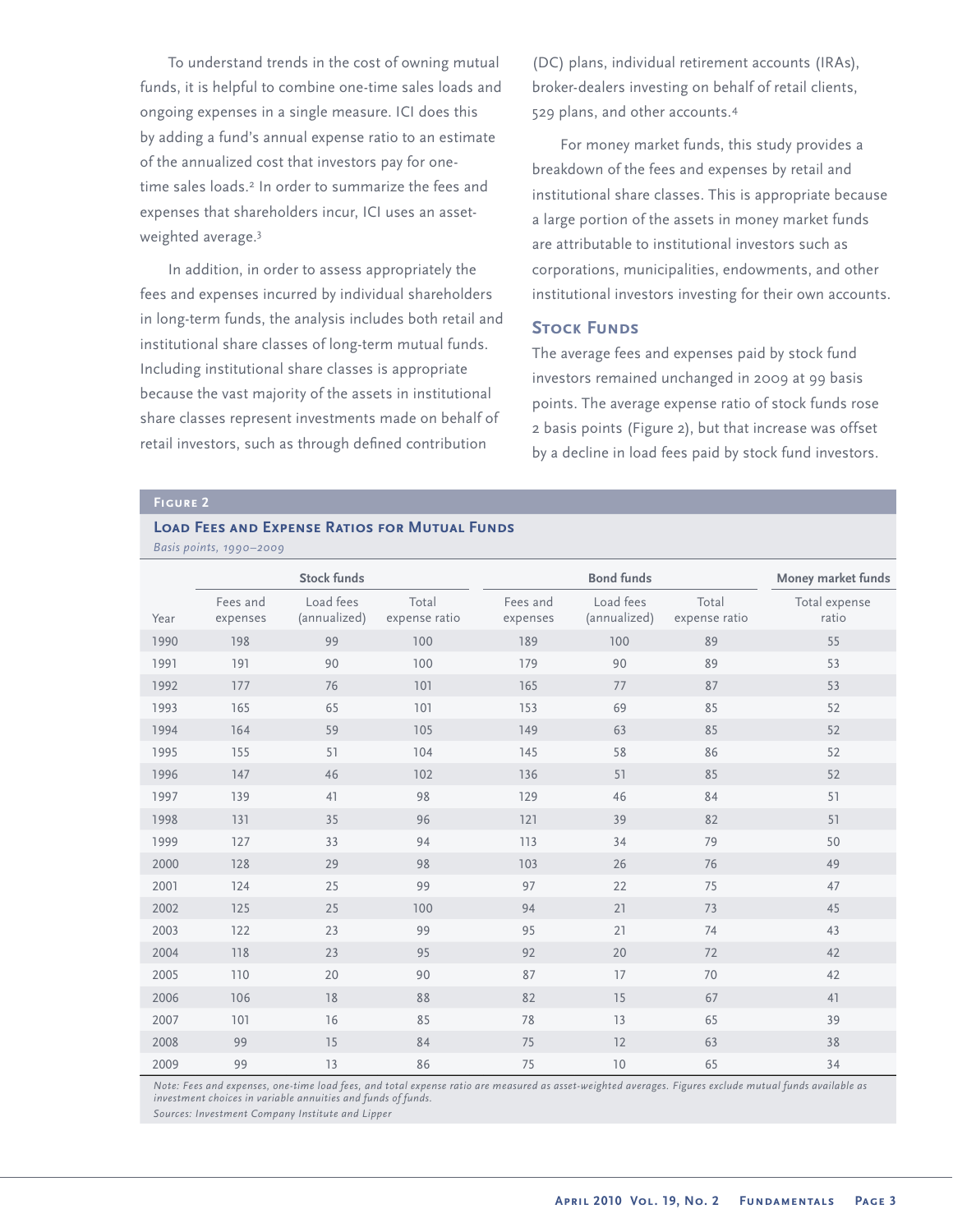In 2009, payments for load fees by stock fund investors fell 2 basis points. The drop reflects an increased volume of sales of load funds that were entitled to a discounted load fee (see "Understanding the Decline in Load Fee Payments" below). For example, in 2009, the average maximum sales load charged by stock funds was 5.3 percent (Figure 3). However, owing to sales of fund shares with load fee

discounts, the average sales load actually paid by fund investors was just 1.0 percent, down slightly from 1.1 percent in 2008.

From 2003 to 2008, the average expense ratio of stock funds fell each year. In 2009, however, the average expense ratio of stock funds rose 2 basis points to 86 basis points (Figure 2). Given recent market developments, this increase was not unexpected.<sup>5</sup>

#### **Figure 3**

#### **Front-End Sales Loads That Investors Pay Are Well Below Maximum Front-End Loads That FUNDS CHARGE**

*Percentage of purchase amount*

|      | Maximum front-end sales load | Average front-end sales load that<br>investors actually incurred |
|------|------------------------------|------------------------------------------------------------------|
| 1990 | 5.0                          | 3.9                                                              |
| 1995 | 4.7                          | 2.5                                                              |
| 2000 | 5.1                          | 1.4                                                              |
| 2001 | 5.1                          | 1.2                                                              |
| 2002 | 5.1                          | 1.3                                                              |
| 2003 | 5.2                          | 1.3                                                              |
| 2004 | 5.3                          | 7.4                                                              |
| 2005 | 5.3                          | 1.3                                                              |
| 2006 | 5.3                          | 1.2                                                              |
| 2007 | 5.3                          | 1.2                                                              |
| 2008 | 5.3                          | 1.1                                                              |
| 2009 | 5.3                          | 7.0                                                              |

*Note: The maximum front-end sales load is a simple average of the highest front-end load that funds may charge as set forth in their prospectuses. The average actually incurred is the maximum sales load multiplied by the ratio of total front-end sales loads collected by stock funds as a percentage of new sales of shares by such funds. Figures exclude mutual funds available as investment choices in variable annuities and funds of funds. Sources: Investment Company Institute, Lipper, and Strategic Insight Simfund*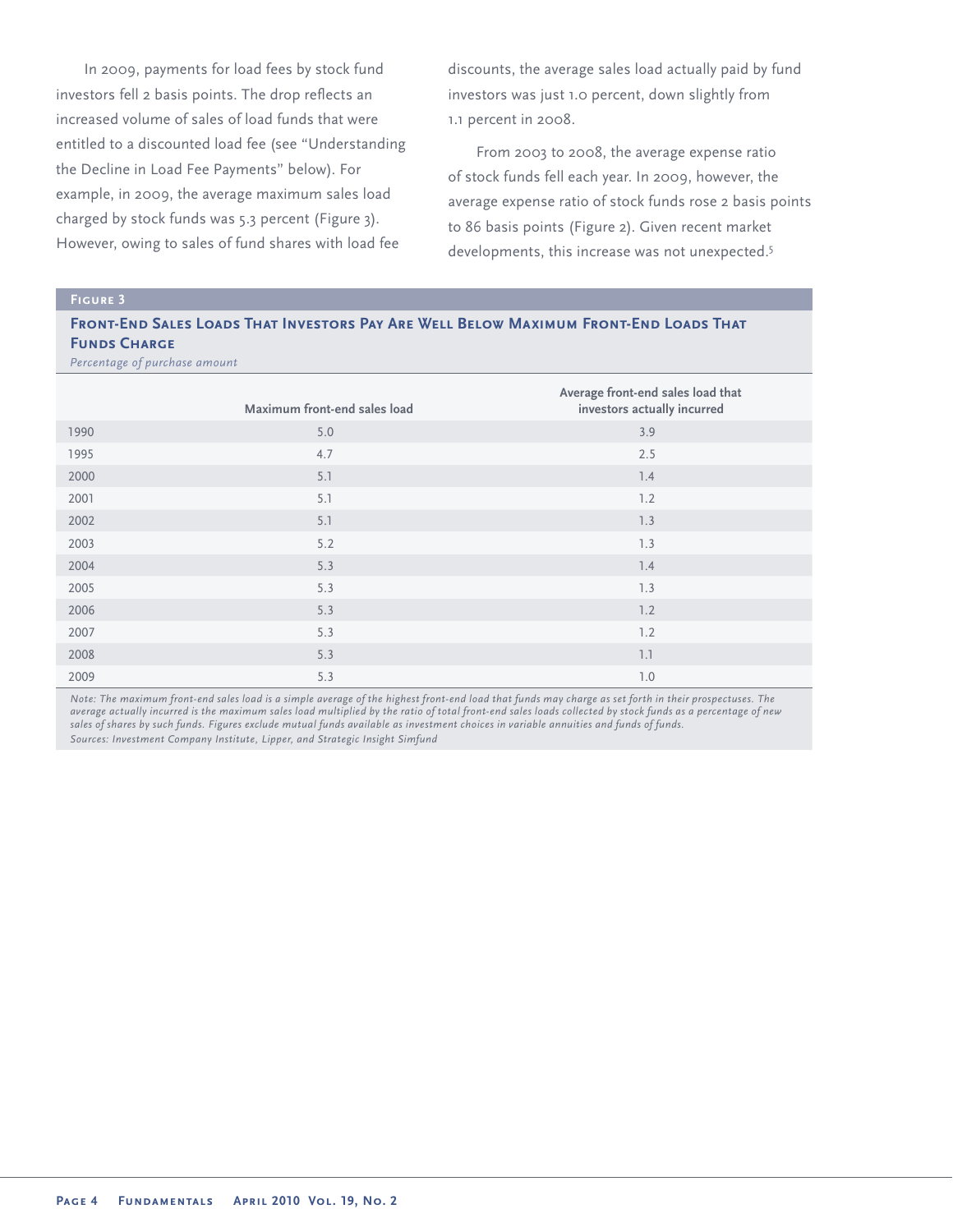During the stock market downturn that lasted from early 2000 to early 2003, the average expense ratio of stock funds temporarily rose several basis points. This largely reflected the sharp decline in the assets of stock funds during that downturn. Certain fund costs (transfer agency fees, accounting and audit fees, directors fees, and various other fees) tend to be relatively fixed in dollar terms. As the assets of stock funds fell, those relatively fixed dollar fees contributed proportionally more to the expense ratios of stock funds. When the stock market began to recover in early 2003, the assets of stock funds rebounded, and stock fund expense ratios resumed a downward trend.

During the most recent stock market downturn, which began in October 2007 and lasted through early 2009, the assets of stock funds again declined markedly, with the same effect; the relatively fixed expenses of funds contributed proportionally more to fund expense ratios, boosting fund expense ratios.

This rise in fund expense ratios, as during the market downturn earlier in the decade, seems likely to be temporary. The stock market declined sharply in early 2009, then in March 2009 began a recovery that lasted through the end of the year. The assets of equity mutual funds recovered with the stock market rally, rising from \$3.1 trillion in February 2009 to \$5.0 trillion by December 2009. Even with that sharp recovery, however, the average assets of equity funds over calendar year 2009 measured \$4.1 trillion, well below the average of \$5.3 trillion over calendar year 2008. As a result, the average expense ratios of equity funds, measured over the entire calendar year of 2009, rose relative to 2008.

If equity fund assets were to remain at their level of December 2009 (\$5.0 trillion) throughout calendar year 2010, the assets of equity funds would average about the level seen in 2008, with the expectation that fund expense ratios would decline commensurately.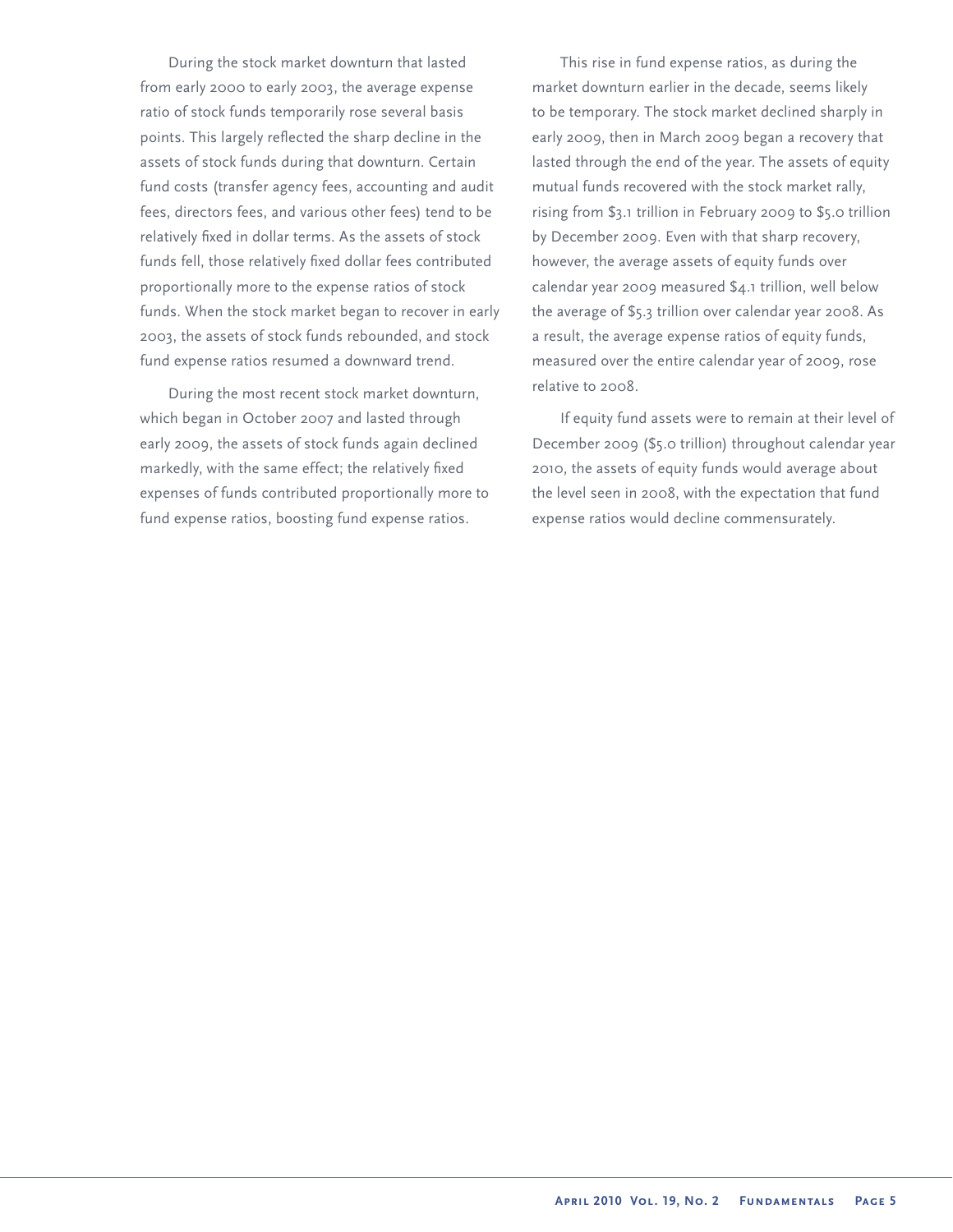#### **Understanding the Decline in Load Fee Payments**

Over time, load fee payments have declined very substantially as a proportion of the total fees investors incur in mutual funds. Load fees now contribute considerably less than fund expense ratios to the total fees investors pay to invest in mutual funds. For example, load fees now contribute just 13 basis points to the annualized cost of investing in stock funds, while fund expense ratios contribute 86 basis points. In 1990, by contrast, load fees and expense ratios contributed virtually equally (about 100 basis point each) to the costs of investing in stock funds. This decline in load fees paid reflects several developments.

First, the ways mutual funds are sold have changed. In the 1980s and early 1990s, mutual funds were sold largely through stock brokers. Load fees were a primary means of compensating brokers for the investment advice and service they provided to investors. Over time, however, brokers and other financial professionals who sell mutual funds have increasingly been compensated through "asset-based" fees (assessed as a percentage of the assets that the financial professional manages for an investor).<sup>6</sup> Investors may pay these fees indirectly through a fund's 12b-1 fee, which is included in the fund's expense ratio. The fund's underwriter collects the 12b-1 fee from the fund, but passes the bulk of that fee to the financial professionals serving fund investors. Alternatively, investors who want advice may purchase no-load funds with the help of a financial professional, then directly pay the professional a fee (typically an asset-based fee) for his or her services. Either way, the increased use of asset-based fees to compensate financial professionals has resulted in lower front-end load fee payments.

Second, the increasingly significant role of mutual funds in helping investors save for retirement has contributed to the decline in load fees paid as a percentage of fund assets. Some portion of share purchases made through 401(k) plans has gone to funds that normally charge front- or back-end load fees.<sup>7</sup>However, load funds often waive sales loads on purchases made through 401(k) plans. As a result, the total dollar amount of load fees paid by investors has declined over time relative to the assets in load funds.

Third, even for purchases made outside of retirement plans, load funds typically offer significant load fee discounts called "breakpoints" for initial purchases above a given dollar amount or when cumulative purchases exceed pre-specified levels. For example, in 2009, among domestic equity funds (excluding sector funds) that charged a front-end load fee, investors most commonly incurred a front-end load of 5.75 percent of initial share purchases up to \$50,000 (Figure 4). For larger initial purchases—or cumulative purchases that over time exceeded \$50,000—investors paid a lower front-end load fee, with the front-end load fee declining with total dollars invested. For example, in 2009, for purchases between \$50,000 and \$100,000, investors most commonly paid a front-end load fee of 4.5 percent of the amount invested. In most cases, front-end load fees are waived altogether for purchases over \$1 million. Fee breakpoints thus help reduce investors' load fee payments as a percent of share purchases, which contributes to a reduction in load fees paid as a percent of assets.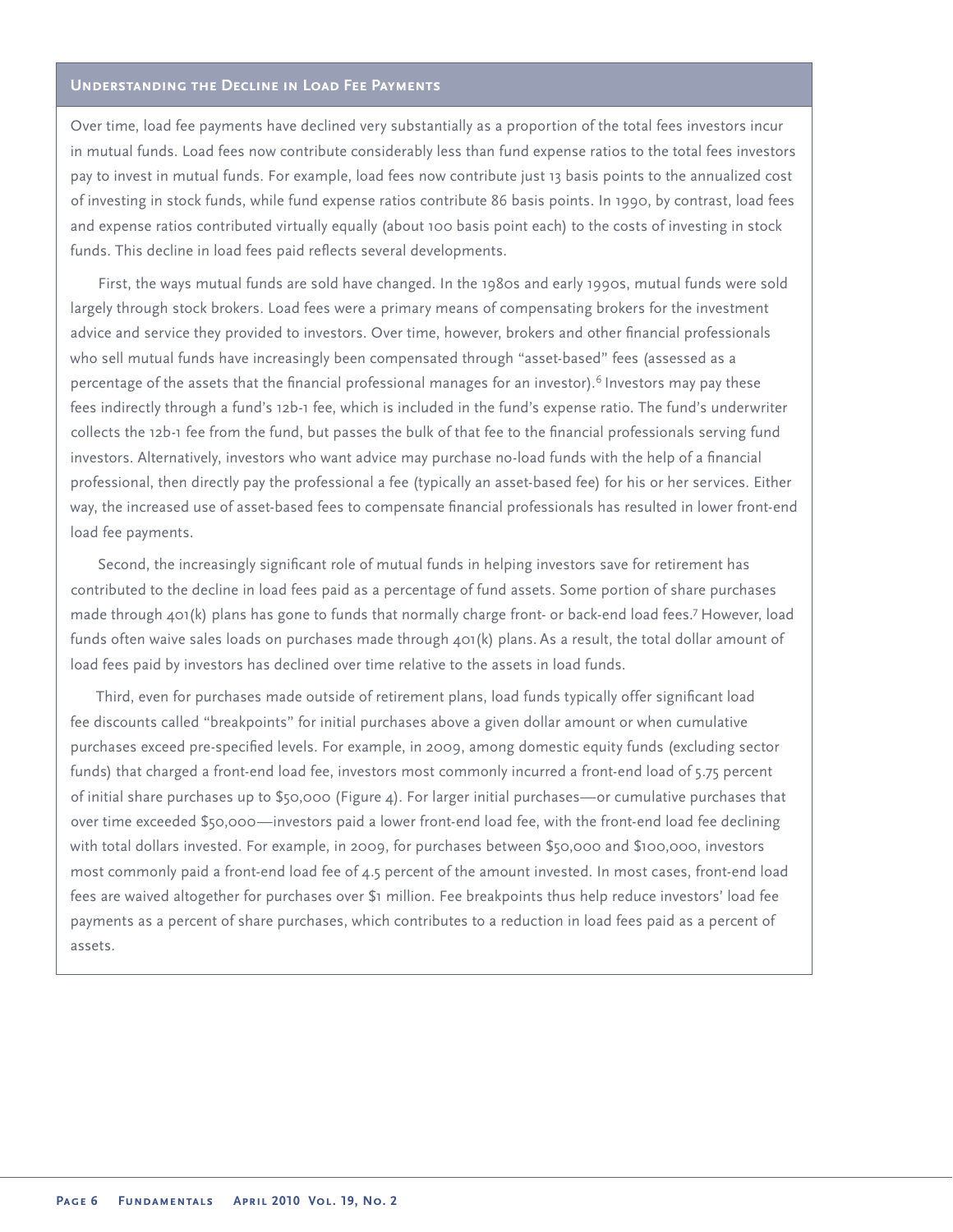#### **Figure 4**

#### **Front-end Load Fees and Associated Fee Breakpoints**

*Most frequently occurring values<sup>1</sup>*

| 2009                                                |                                    | 1999                                                |                                    | 1999 adjusted for inflation <sup>2</sup>            |                                    |
|-----------------------------------------------------|------------------------------------|-----------------------------------------------------|------------------------------------|-----------------------------------------------------|------------------------------------|
| Cumulative dollar<br>purchases<br>(fee breakpoints) | Front-end<br>load fee <sup>3</sup> | Cumulative dollar<br>purchases<br>(fee breakpoints) | Front-end<br>load fee <sup>3</sup> | Cumulative dollar<br>purchases<br>(fee breakpoints) | Front-end<br>load fee <sup>3</sup> |
| \$0 to \$49,999                                     | 5.75                               | \$0 to \$49,999                                     | 5.75                               | \$0 to \$38,499                                     | 5.75                               |
| \$50,000 to \$99,999                                | 4.5                                | \$50,000 to \$99,999                                | 4.5                                | \$38,500 to \$76,999                                | 4.5                                |
| \$100,000 to \$249,999                              | 3.5                                | \$100,000 to \$249,999                              | 3.5                                | \$77,000 to \$191,499                               | 3.5                                |
| \$250,000 to \$499,999                              | 2.5                                | \$250,000 to \$499,999                              | 2.5                                | \$192,500 to \$384,999                              | 2.5                                |
| \$500,000 to \$999,999                              | 2.0                                | \$500,000 to \$999,999                              | 2.0                                | \$385,000 to \$769,999                              | 2.0                                |
| \$1,000,000 or more                                 | 0.0                                | \$1,000,000 or more                                 | 0.0                                | \$770,000 or more                                   | 0.0                                |

*1"Most frequently occurring values" are modal values for load fees and breakpoints among all domestic equity (excluding sector funds) that charged a front-end load fee.*

*2Fee breakpoints are adjusted for inflation by taking the fee breakpoints available in 1999 and multiplying by the Consumer Price Index in December 1999 and dividing by the Consumer Price Index in December 2009.*

*3The front-end load fee is a percentage of purchase amount.*

*Sources: Investment Company Institute, U.S. Bureau of Labor Statistics, and Morningstar*

Fourth, fee breakpoints have interacted with inflation to reduce the real (inflation-adjusted) cost to investors of load fees. As Figure 4 shows, the most common front-end load fees and associated fee breakpoints have not changed since 1999. However, over the 10-year period from 1999 to 2009, the consumer price level rose almost 30 percent. Thus, in 2009, investors could in real terms achieve a given breakpoint with a considerably smaller investment than they could in 1999. This too has likely contributed to a reduction in load fees paid as a percentage of dollars invested.

#### **BOND FUNDS**

The average fees and expenses that shareholders paid for investing in bond funds were unchanged in 2009 at 75 basis points (Figure 2). Among bond funds, the annualized cost of load fee payments declined 2 basis points, offsetting a 2 basis point rise in the average expense ratio of bond funds.

The rise in the average expense ratio of bond funds, in contrast with that of stock funds, did not stem from a drop in the assets of bond funds. Indeed, averaged over the calendar year, the assets of bond funds rose \$200 billion in 2009, as investors sought the attractive returns seen in long-term fixed-income securities.<sup>8</sup> The rise in the average expense ratio of bond funds instead was owed primarily to actions taken by tax-exempt bond funds during the financial

crisis. The tax-exempt bond market, like many other financial markets, came under severe stress during the financial crisis, and the prices of tax-exempt bonds generally declined. Rather than selling securities into depressed markets to meet various needs, some tax-exempt bond funds established and drew down committed lines of credit with banks. The commitment fees for establishing these lines, as well as the interest costs of borrowing against such lines, added to the expenses of these funds, boosting the industrywide average expense ratio of all bond funds. This strategy, while costly, ultimately proved beneficial to fund shareholders, as the tax-exempt bond funds following this strategy were generally the very best performing tax-exempt bond funds in 2009.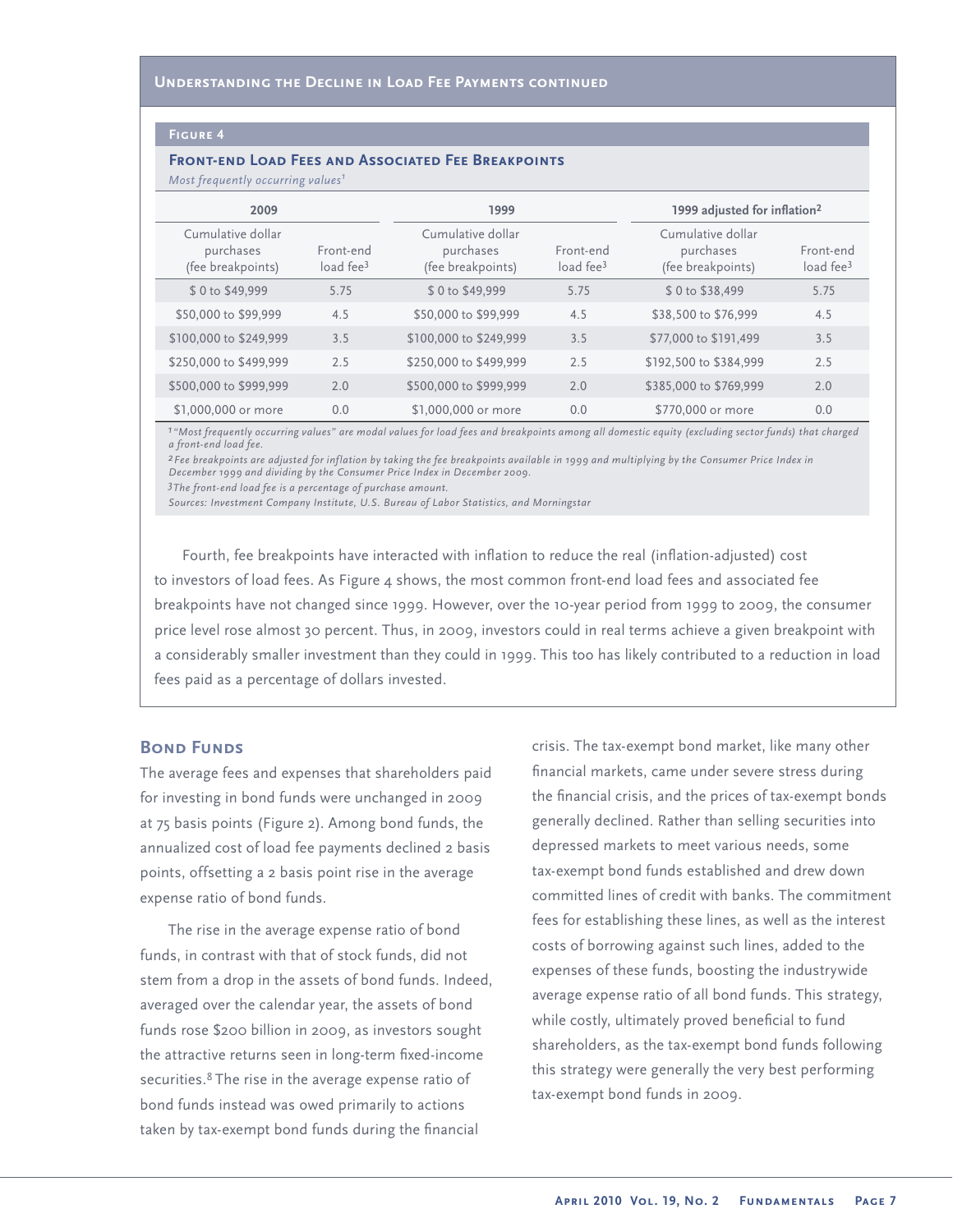#### **Money Market Funds**

The fees and expenses of money market funds averaged 34 basis points in 2009, a drop of 4 basis points from 2008 (Figure 2). From 1990 to 2009, the fees and expenses of money market funds declined 21 basis points, a reduction of 38 percent.

The average expense ratio of money market funds declined last year both as a result of a decline in expense ratios among individual funds, as well as an increase in the market share of institutional money market funds. In 2009, the average expense ratio of retail money market funds declined 3 basis points,

while that of institutional money market funds fell 1 basis point (Figure 5). In addition, institutional money market funds continued to gain market share in 2009, and by year-end 2009, they held more than two-thirds of the assets of all money market funds (Figure 6). Because institutional money market funds tend to have lower expense ratios than retail money market funds (reflecting the fact that retail funds serve more investors with smaller average account balances), the increase in the market share of institutional money market funds helped to lower the industrywide average expense ratio of all money market funds.

#### **Figure 5**





*Note: Expense ratios are measured as an asset-weighted average; figures exclude mutual funds available as investment choices in variable annuities and funds of funds. Sources: Investment Company Institute and Lipper*

#### **Figure 6**

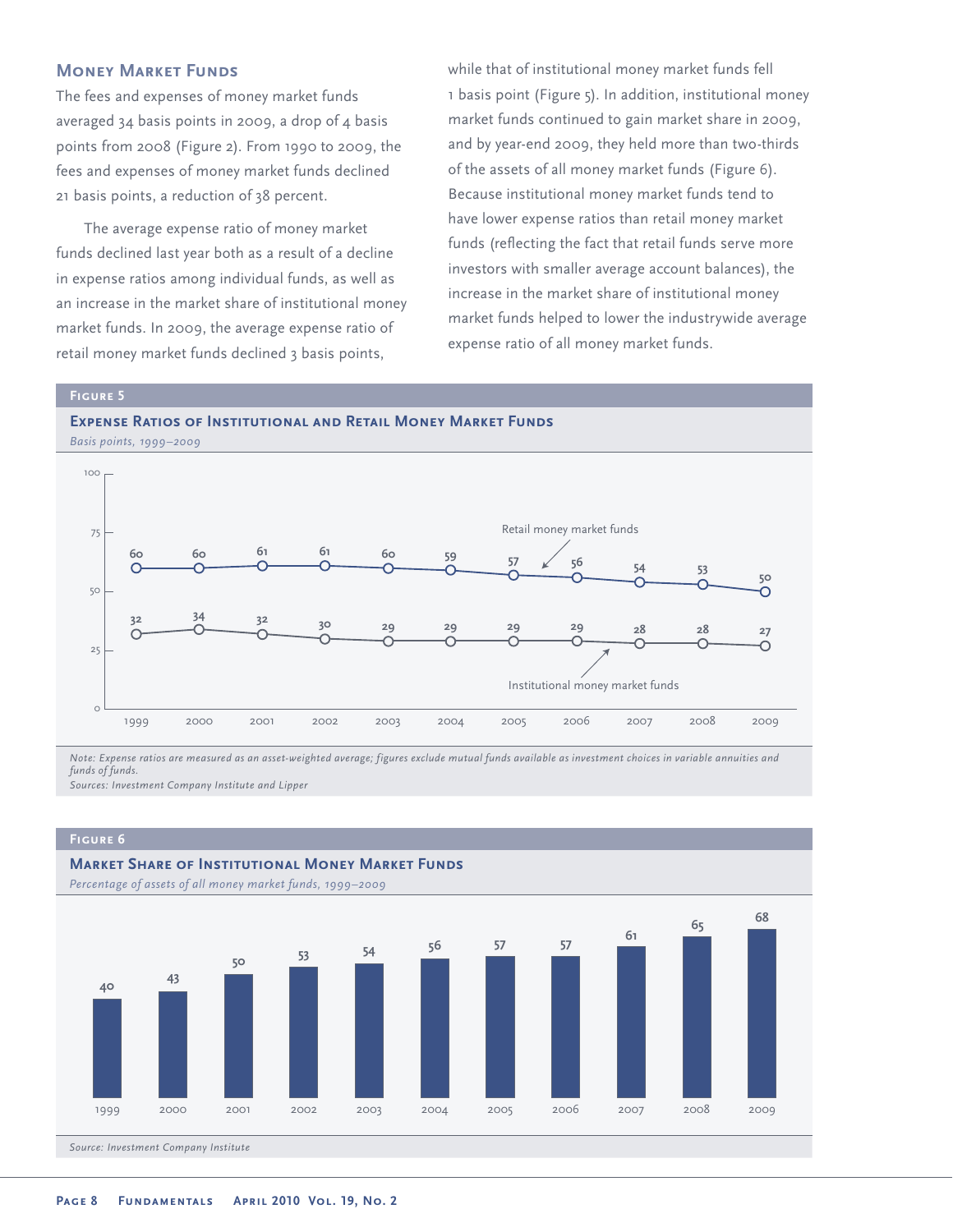### **FUNDS OF FUNDS**

Funds of funds are mutual funds that invest in other mutual funds.<sup>9</sup>The market for funds of funds has expanded considerably in recent years. By the end of 2009, there were 936 funds of funds with \$674 billion in assets (Figure 7). Almost 90 percent of the assets of funds of funds are in hybrid funds of funds, which are funds that invest in a mix of stock, bond, and hybrid mutual funds.

#### **Funds of Funds Have Grown Rapidly in Recent Years**

*Number of funds of funds*

|      |       |        |        |                | Memo                   |                        |
|------|-------|--------|--------|----------------|------------------------|------------------------|
|      | Total | Equity | Hybrid | <b>Bond</b>    | Lifestyle <sup>1</sup> | Lifecycle <sup>2</sup> |
| 1996 | 45    | 24     | 19     | $\overline{2}$ | 9                      | $\mathbf{0}$           |
| 1997 | 94    | 41     | 48     | 5              | 30                     | 3                      |
| 1998 | 175   | 75     | 91     | 9              | 60                     | $\overline{7}$         |
| 1999 | 212   | 83     | 115    | 14             | 78                     | 8                      |
| 2000 | 215   | 86     | 119    | 10             | 88                     | $\overline{9}$         |
| 2001 | 213   | 85     | 123    | 5              | 86                     | 15                     |
| 2002 | 269   | 104    | 159    | 5              | 115                    | 15                     |
| 2003 | 302   | 112    | 184    | 5              | 115                    | 26                     |
| 2004 | 380   | 111    | 259    | 5              | 123                    | 64                     |
| 2005 | 475   | 129    | 334    | 12             | 160                    | 91                     |
| 2006 | 609   | 161    | 430    | 13             | 201                    | 154                    |
| 2007 | 723   | 174    | 537    | 12             | 222                    | 220                    |
| 2008 | 867   | 182    | 667    | 16             | 240                    | 285                    |
| 2009 | 936   | 172    | 744    | 15             | 235                    | 339                    |

*Total net assets of funds of funds, billlions of dollars*

|      |        |        |               |             | Memo                   |                        |
|------|--------|--------|---------------|-------------|------------------------|------------------------|
|      | Total  | Equity | <b>Hybrid</b> | <b>Bond</b> | Lifestyle <sup>1</sup> | Lifecycle <sup>2</sup> |
| 1996 | \$13.4 | \$4.6  | \$8.7         | \$0.1       | \$2.4                  | \$0.0                  |
| 1997 | 21.5   | 7.6    | 13.8          | 0.1         | 5.9                    | 0.3                    |
| 1998 | 35.4   | 12.2   | 23.0          | 0.1         | 11.8                   | 2.8                    |
| 1999 | 48.3   | 18.7   | 29.5          | 0.2         | 17.0                   | 5.4                    |
| 2000 | 56.9   | 16.2   | 40.5          | 0.2         | 20.0                   | 7.2                    |
| 2001 | 63.4   | 15.8   | 47.3          | 0.3         | 21.5                   | 10.7                   |
| 2002 | 69.0   | 14.5   | 53.9          | 0.6         | 24.4                   | 13.5                   |
| 2003 | 123.1  | 28.6   | 93.6          | 0.9         | 43.0                   | 23.7                   |
| 2004 | 199.6  | 41.8   | 156.7         | 1.1         | 71.9                   | 40.5                   |
| 2005 | 306.0  | 58.6   | 246.8         | 0.7         | 116.1                  | 66.0                   |
| 2006 | 471.0  | 96.4   | 372.8         | 7.8         | 171.2                  | 108.1                  |
| 2007 | 639.8  | 116.2  | 520.5         | 3.1         | 220.2                  | 174.9                  |
| 2008 | 489.3  | 76.2   | 409.5         | 3.6         | 164.1                  | 153.4                  |
| 2009 | 673.5  | 73.2   | 595.9         | 4.4         | 216.9                  | 242.5                  |

*1A lifestyle mutual fund maintains a predetermined risk level and generally contains "conservative," "aggressive," or "moderate" in its name.*

*2A lifecycle mutual fund is a hybrid fund that typically rebalances to an increasingly conservative portfolio as it approaches and passes the fund's target date, which is usually included in the fund's name.*

*Note: Components may not add to total because of rounding.*

*Source: Investment Company Institute*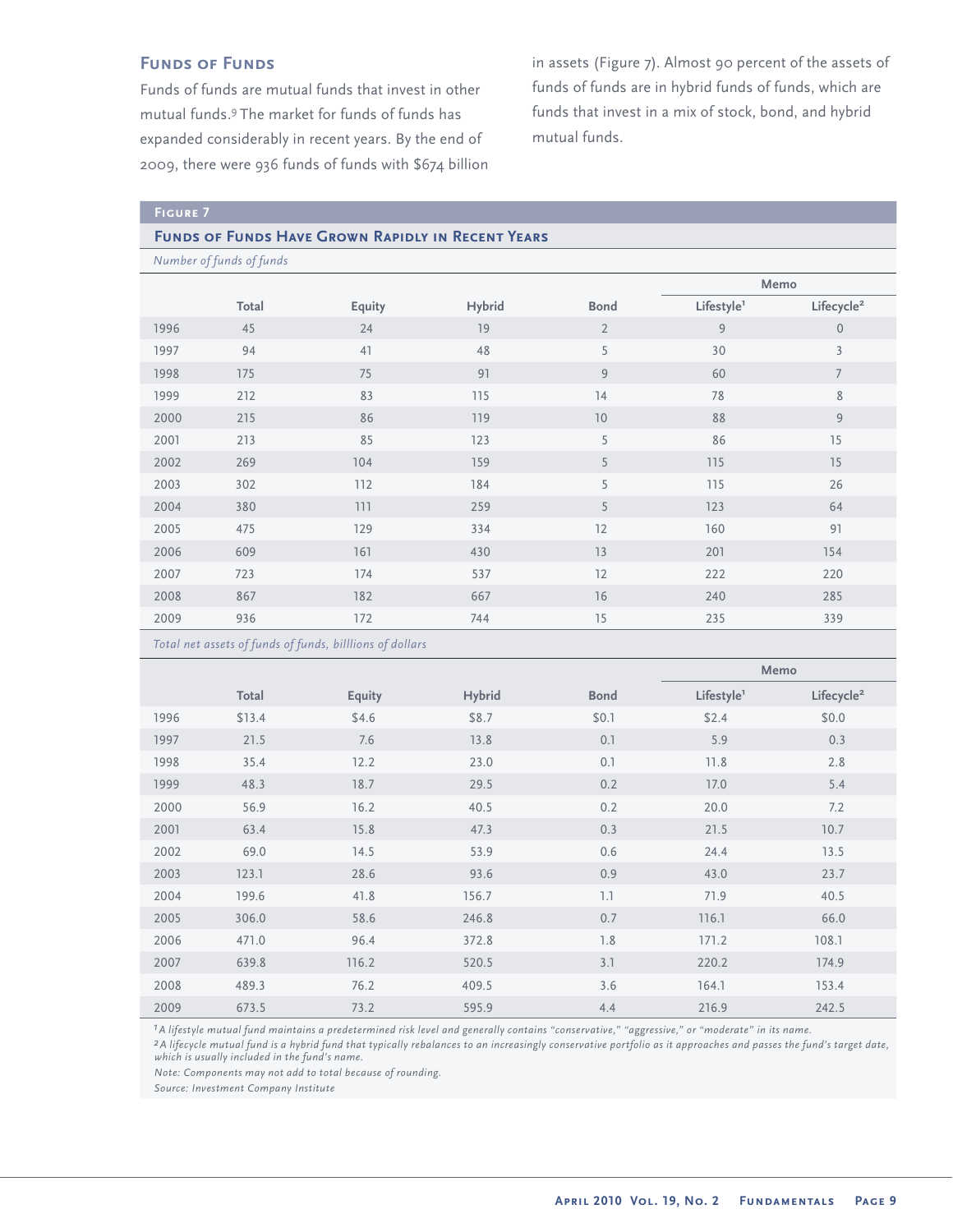Much of the growth in funds of funds stems from investor interest in lifestyle and lifecycle mutual funds. Lifestyle funds, also known as "target risk" funds, maintain pre-determined asset allocations and usually contain "conservative," "moderate," or "aggressive" in the funds' names.

Lifecycle funds—also known as "target date" funds—adjust their asset allocations over time in a pre-specified way. Typically, the fund provides investors more exposure to fixed income and cash as it approaches and passes the target date, which is usually mentioned in the fund's name.

These features have made lifestyle and lifecycle funds especially attractive for individuals saving for retirement in 401(k) plans and IRAs.<sup>10</sup> Lifestyle and lifecycle funds of funds account for 61 percent of the total number and 68 percent of the total assets of funds of funds (Figure 7).

From 2005 to 2009, the average expense ratio of funds of funds fell from 101 basis points to 91 basis points (Figure 8).<sup>11</sup> Half of that 10 basis point drop is explained by declines in the expense ratios of individual funds of funds over the period (Figure 9); the other half reflects a shift by investors toward lower-cost funds of funds, as well as other factors.<sup>12</sup>

#### **Figure 8**

#### **TOTAL EXPENSE RATIOS OF FUNDS OF FUNDS** *Basis points*

| ____ |                        |                |        |
|------|------------------------|----------------|--------|
|      | Asset-weighted average | Simple average | Median |
| 2005 | 101                    | 156            | 152    |
| 2006 | 96                     | 144            | 139    |
| 2007 | 94                     | 144            | 135    |
| 2008 | 92                     | 138            | 129    |
| 2009 | 91                     | 135            | 126    |
|      |                        |                |        |

*Sources: Investment Company Institute and Morningstar*

**Figure 9**

#### **Factors Contributing to the Drop in the Average Expense Ratio of Funds of Funds from 2005 to 2009**

*Basis point drop due to each factor*

![](_page_9_Figure_11.jpeg)

*Sources: Investment Company Institute and Morningstar*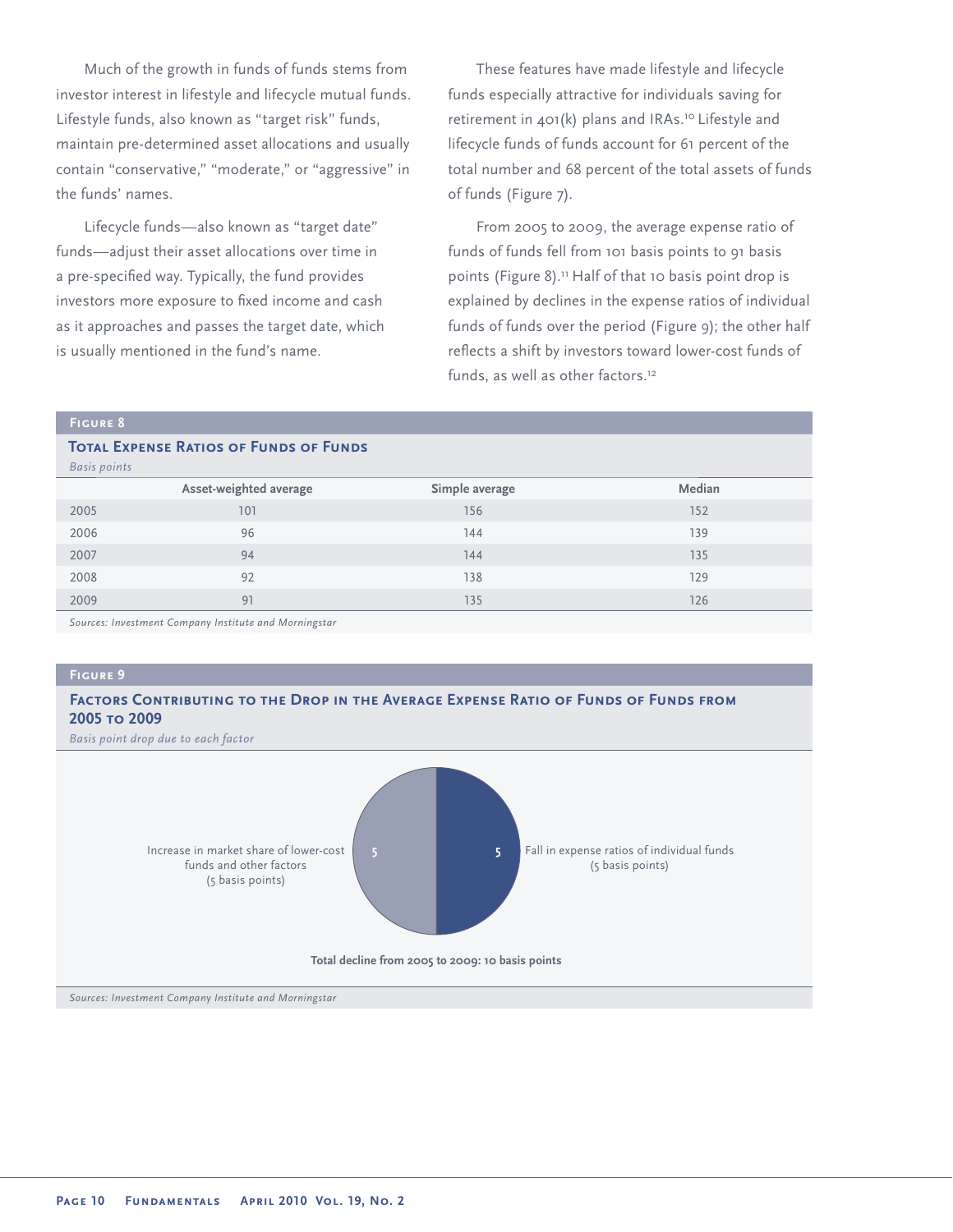#### **Notes**

- <sup>1</sup> Stock funds includes both equity mutual funds and balanced/ hybrid mutual funds. Balanced and hybrid funds that are funds of funds are analyzed separately along with all funds of funds in the discussion at the end of this report.
- <sup>2</sup> For more details, see Rea and Reid 1998.
- $3$  Except where noted, fees and expenses reported in this study are measured as asset-weighted averages. An asset-weighted average is the appropriate way to measure the fees that investors actually pay through mutual funds. Simple averages overstate the fees and expenses of funds in which investors hold few dollars.
- <sup>4</sup> When an investor purchases shares of a mutual fund through a brokerage firm, the broker often registers the purchase with the mutual fund under the broker's name in a pooled ("omnibus") account, which is known as registering in "street name." Brokers do this for operational convenience and to help reduce costs.
- <sup>5</sup> See the discussion on potential future trends in fund expense ratios in Collins and Roth 2009.
- $6$  See, for example, Damato and Pessin 2010.
- $7$  For an analysis of  $401(k)$  plan mutual fund assets by share class, see Holden and Hadley 2009.
- $8$  In addition, some of the flow to bond funds likely was attributable to investors' demands for funds of funds. These funds, which invest in underlying mutual funds (including bond mutual funds) have grown rapidly in recent years. Some portion of these inflows has been used to purchase shares of underlying bond funds.
- <sup>9</sup> Some funds of funds also invest in exchange-traded funds.
- <sup>10</sup> As of September 2009, 42 percent of lifestyle mutual fund assets and 86 percent of lifecycle mutual fund assets were held in IRAs and DC retirement plans. See Investment Company Institute 2010.
- <sup>11</sup> An SEC rule addressing funds of funds, adopted in 2006, requires a fund of funds to report a total expense ratio in its prospectus fee table that accounts for both the expenses that it pays directly out of its assets (sometimes called "direct expenses"), as well as the expense ratios of the underlying funds in which it invests (often called "acquired fund fees" or "indirect expenses"). The expense ratios in Figure 8 include both the direct and indirect expenses of funds of funds.
- <sup>12</sup> The contribution analysis in Figure 9 is determined by first calculating the amount by which the asset-weighted average expense ratio of funds of funds changed from 2005 to 2009 as the result of changes in the expense ratios of individual funds of funds, while holding their assets constant as of 2005. This factor contributed 5 basis points of the 10 basis point decline in the average expense ratio of funds of funds over the period (labeled in Figure 9 as "Fall in expense ratios of individual funds"). By definition, the remaining 5 basis points must owe to an increase in the market share of lower expense ratio funds of funds, or to a net reduction in the average expense ratio of funds of funds because the expense ratios of newly created funds were lower on average than the expense ratios of funds of funds that were merged or liquidated over the period (labeled in Figure 9 as "Increase in market share of lower-cost funds and other factors").